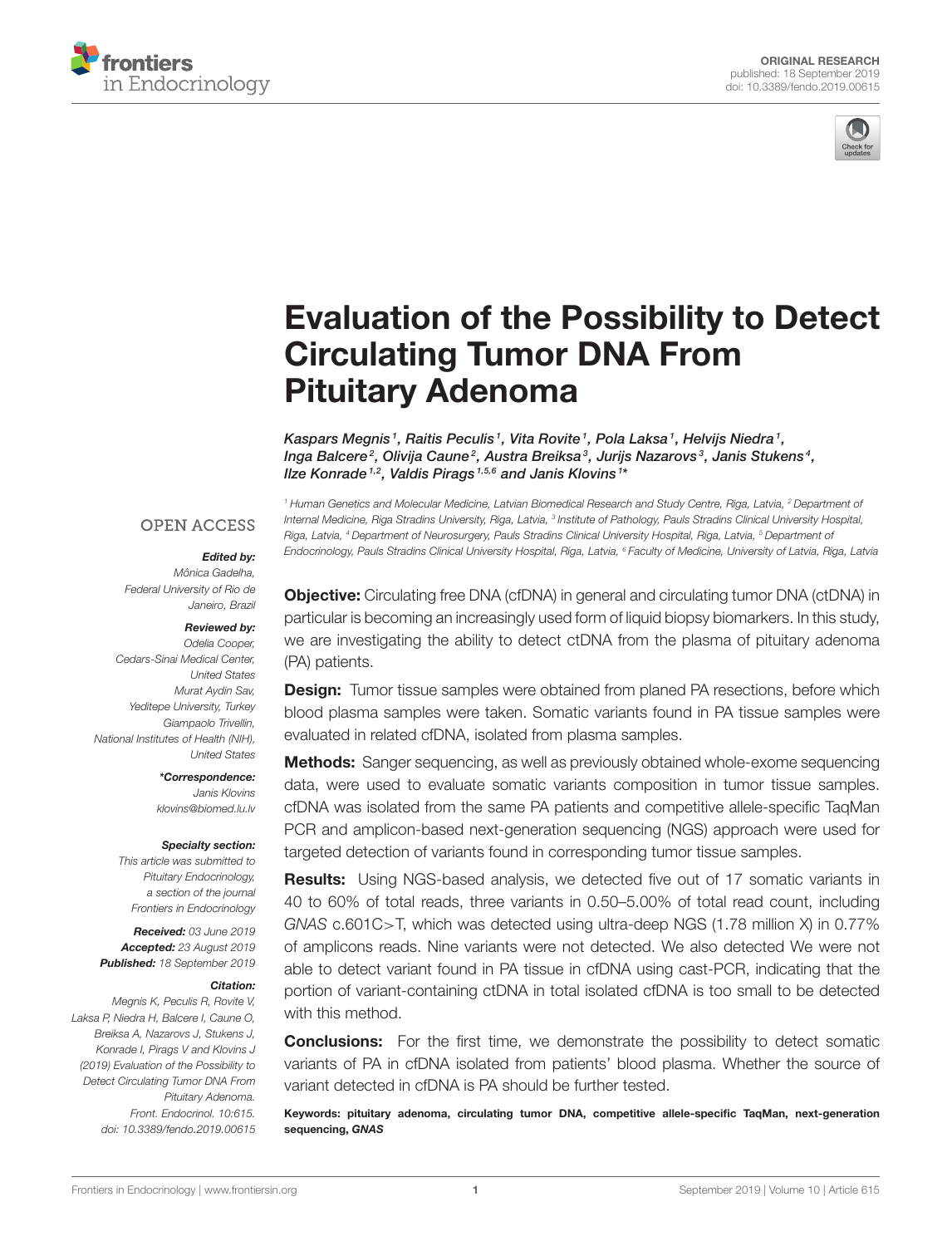# INTRODUCTION

Pituitary adenomas (PAs) are a group of diverse benign pituitary tumors associated with increased morbidity and mortality attributed to their hormonal hypersecretion, mass effects and therapy-related adverse sequelae [\(1\)](#page-6-0). Information about PAs' prevalence varies between different studies and populations. For example, the reported prevalence of symptomatic PAs varies from 3.9 cases per 100,000 people in western Sweden [\(2\)](#page-6-1) to 77.6 cases per 100,000 people in Banbury (Oxfordshire, UK) [\(1\)](#page-6-0) or 115.6 cases per 100,000 people in Iceland [\(3\)](#page-6-2). Several studies estimating the PAs' prevalence in general population disregarding their clinical significance (using radiologic or post mortem studies) have found that PAs are present in 10.4% [\(1\)](#page-6-0) to 22.5% [\(4\)](#page-6-3) of people.

The pathogenesis of sporadic PAs remains unclear. These adenomas have lower somatic variant rate than malignant tumors and variants in classic oncogenes and tumor-suppressor genes are relatively rare [\(5–](#page-6-4)[7\)](#page-6-5). Despite that, as mentioned by Caimari and Korbonits [\(5\)](#page-6-4) and supported by Song et al. [\(8\)](#page-6-6), somatic variants in specific genes, like, GNAS, USP8, or PIK3CA, can be found in ∼40% of sporadic PAs, and in some cases, knowing the status of these somatic variants could be useful while choosing treatment options [\(5,](#page-6-4) [8\)](#page-6-6).

Due to the relatively high prevalence of PAs and the inaccessibility of a tumor for tissue biopsies, it is useful to evaluate the circulating biomarkers in blood for PAs' diagnostics and prognostics. Circulating free DNA (cfDNA) in general and circulating tumor DNA (ctDNA) in particular is becoming a more and more popular class of liquid biopsy biomarkers [\(9\)](#page-6-7). One of the biggest advantages of its uses as a biomarker is that cfDNA can be extracted from blood plasma, which makes sampling a minimally invasive procedure, compared to tissue biopsies [\(10\)](#page-6-8).

ctDNA has proven itself as a useful marker in several cancer types. For instance, detection of estrogen receptor 1 (ESR1) variants in ctDNA can be used for assessing possible response to endocrine therapies or resistance to aromatase inhibitor therapy in breast cancer [\(11\)](#page-6-9). In the case of lung cancer, variants in the epidermal growth factor receptor gene (EGFR) can be used to predict the epidermal growth factor receptor tyrosine kinase inhibitors (EGFR-TKIs) therapy effectivity [\(12\)](#page-6-10). Whereas, in the case of colorectal cancer, ctDNA quantity can be used to detect tumor relapse in post-surgery surveillance months in advance compared to conventional follow-up [\(13\)](#page-6-11).

However, so far, there have been conflicting results regarding the detection of ctDNA of benign neoplasms in blood plasma. There are cases where ctDNA from aldosterone-producing adenoma and benign colorectal adenomas reportedly have been detected in patients' plasma [\(14–](#page-6-12)[16\)](#page-6-13). However, other studies have failed to detect ctDNA in patients with colorectal adenomas or other neoplasms like thyroid nodules [\(17](#page-6-14)[–19\)](#page-6-15). Most of these studies have evaluated differences in the total cfDNA quantity or tried to detect tumor-specific variants in cfDNA using the PCR based methods, which does not always have the highest sensitivity comparing to next-generation sequencing (NGS) [\(20,](#page-6-16) [21\)](#page-6-17). As benign neoplasms have a potentially lower fraction of ctDNA

in plasma compared to cancers, methods that provide higher sensitivity might be needed for comprehensive analysis in benign tumors. Recently, it has been reported that even 0.3% variant allele fractions of ctDNA can be detected by specifically designed targeted NGS on Illumina NextSeq 500 [\(22\)](#page-6-18).

The variants in the guanine nucleotide-binding protein, alpha stimulating complex locus (GNAS) gene are frequently encountered in PA tissue material studies. It is reported that about 40% of somatotropinomas and with lower frequency also other types of PAs have GNAS variants and these alterations affect clinical characteristics of the disease [\(23–](#page-6-19)[25\)](#page-6-20). Therefore, the ability to detect the GNAS variants in the blood of PA patients can serve as a tool for the detection of prognostic markers.

No studies on the analysis of cfDNA in case of PA have been published so far. This study is the first to investigate the ability to detect ctDNA from the plasma of PA patients. Our strategy includes the use of competitive allele-specific TaqMan PCR (cast-PCR) and NGS for targeted detection of GNAS c.601C>T variant. In addition, we employed NGS for a targeted search of other adenoma specific variants identified from whole-exome sequencing (WES) of germline—tumor DNA pairs from the corresponding patients.

# MATERIALS AND METHODS

### Patients, Tissue, and Blood Samples

All samples and clinical information were obtained from patients who underwent planned PA resections at Pauls Stradins Clinical University Hospital and Riga East University Hospital. All patients were recruited to the Genome Database of the Latvian population (LGDB), a government-funded national biobank [\(26\)](#page-7-0). Two informed consents were obtained from each patient after full explanation of the purpose and nature of all procedures used, broad consent for LGDB for use of biological material and medical data for human health and hereditary research, and project-specific consent to the research of pituitary tumors. Both biobank and PA research study have been approved by the Central Medical Ethics Committee of Latvia (protocol No. 22.03.07/A7 and 01.29.1/28, respectively). Sample obtainment and research process comply with the Declaration of Helsinki.

All patients (**[Table 1](#page-2-0)**) had macroadenomas, eight of them had confirmed extrasellar adenomas, but two patients had endosellar adenomas. Three of them had clinical manifestations characteristic to somatotropinomas and seven had clinical manifestations characteristic to non-functioning pituitary adenomas. According to IHC(P) analysis of PIT1, SF1, and TPIT transcription profiles, HA074, HA090, and HA091 were predominantly of PIT1 lineage, HA065, and HA067 were predominantly of SF1 lineage, HA066 was predominantly of TPIT lineage but HA068, HA069, HA070, and HA073 had no data about expression of above-mentioned transcription factors. Four of them were females, and six were males. Their age distribution varied from 40 to 74 years. For eight patients this was their first-time diagnosis of pituitary adenoma, but for two patients this was relapse from previously operated PA. One patient had somatostatin and dopamine analog therapy before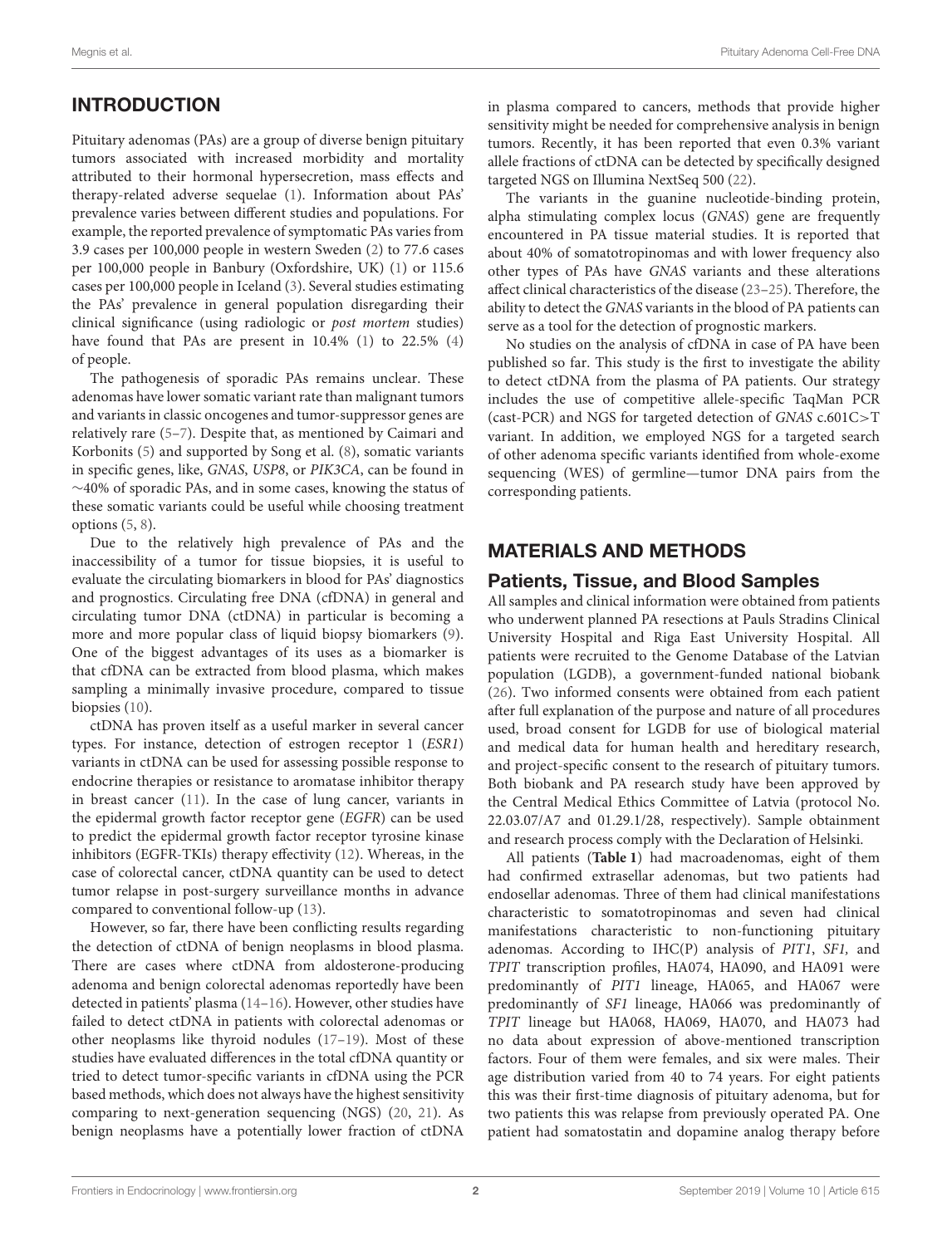| <b>Patient</b> | Age range | <b>Diagnosis</b><br>according<br>to clinical<br>features | <b>Expressed</b><br>transcription extension<br>factor |           | <b>Extrasellar Primary PA</b><br>or relapse | Medical<br>therapy<br>before<br>sampling | <b>sDNA</b><br>Sanger<br>sequencing<br>results | cfDNA<br>analysis<br>method | Number of<br>variants in<br>sDNA from<br><b>WES</b> | <b>Transcripts</b><br>obtained<br>for NGS<br>analysis |
|----------------|-----------|----------------------------------------------------------|-------------------------------------------------------|-----------|---------------------------------------------|------------------------------------------|------------------------------------------------|-----------------------------|-----------------------------------------------------|-------------------------------------------------------|
| <b>HA065</b>   | $6 - 69$  | <b>NFPA</b>                                              | SF <sub>1</sub>                                       | Yes       | Primary                                     | <b>No</b>                                | No variant                                     | <b>NGS</b>                  | 272                                                 | 3                                                     |
| HA066          | $50 - 59$ | <b>NFPA</b>                                              | <b>TPIT</b>                                           | Yes       | Primary                                     | <b>No</b>                                | No variant                                     | <b>NGS</b>                  | 671                                                 | $\mathbf{2}$                                          |
| <b>HA067</b>   | $70 - 79$ | <b>NFPA</b>                                              | SF <sub>1</sub>                                       | Yes       | Relapse                                     | <b>No</b>                                | No variant                                     | <b>NGS</b>                  | 6                                                   | 5                                                     |
| HA068          | 60-69     | <b>NFPA</b>                                              | nd                                                    | Yes       | Primary                                     | <b>No</b>                                | No variant                                     | <b>NGS</b>                  |                                                     | $\circ$                                               |
| HA069          | 60-69     | <b>NFPA</b>                                              | nd                                                    | Yes       | Primary                                     | <b>No</b>                                | No variant                                     | NGS and<br>cast-PCR         | 4                                                   | $\circ$                                               |
| <b>HA070</b>   | $70 - 79$ | <b>NFPA</b>                                              | nd                                                    | Yes       | Relapse                                     | <b>No</b>                                | No variant                                     | NGS and<br>cast-PCR         | 12                                                  | $\overline{4}$                                        |
| <b>HA073</b>   | $50 - 59$ | <b>NFPA</b>                                              | nd                                                    | Yes       | Primary                                     | <b>No</b>                                | No variant                                     | NGS and<br>cast-PCR         | 10                                                  | $\overline{2}$                                        |
| <b>HA074</b>   | $40 - 49$ | <b>GHPA</b>                                              | PIT <sub>1</sub>                                      | No        | Primary                                     | Yes                                      | <b>GNAS</b><br>c.601C > T                      | cast-PCR                    | 3                                                   |                                                       |
| <b>HA090</b>   | 50-59     | <b>GHPA</b>                                              | PIT <sub>1</sub>                                      | <b>No</b> | Primary                                     | <b>No</b>                                | <b>GNAS</b><br>c.601C > T                      | NGS &<br>cast-PCR           | $\overline{c}$                                      |                                                       |
| <b>HA091</b>   | 40-49     | <b>GHPA</b>                                              | PIT <sub>1</sub>                                      | Yes       | Primary                                     | <b>No</b>                                | <b>GNAS</b><br>c.601C > T                      | cast-PCR                    | 5                                                   |                                                       |

#### <span id="page-2-0"></span>TABLE 1 | Study sample description.

sDNA, somatic DNA; cfDNA, circulating free DNA; WES, whole-exome sequencing; IHC(P), immunohistochemical analysis done on formalin-fixed paraffin-embedded samples; GHPA, somatotropinoma; NFPA, non-functional pituitary adenoma; nd, no data, not performed.

resection, but the rest of the patients had no medicamentous therapy before surgery.

Whole blood samples were collected in EDTA vacutainers from patients before resection and in multiple cases 24 h after resection as well. Plasma samples were obtained by centrifuging whole blood for 10 min, at 2,000 g, in room temperature. After that, upper plasma layers were transferred to new 15 ml tubes and centrifuged for 10 min, at 4,000 g, in room temperature in order to remove remaining blood cells and prevent future cfDNA contamination with germline DNA (gDNA). Obtained plasma samples were aliquoted per 1 ml and frozen in −80◦C for later use within 2 h after whole blood sampling.

After resection, adenoma tissue samples were carefully separated with a scalpel by the surgeon from any accompanying tissue lesions or particles that have originated from adenoma or neighboring tissue during surgery and adhered to the tumor sample. The sample was submerged in RNAlater® Solution (Thermo Fisher Scientific, USA) for later nucleic acid extraction.

#### DNA Extraction

cfDNA was extracted from 2 ml of plasma using QIAamp Circulating Nucleic Acid Kit (Qiagen, Germany) following the manufacturer's instructions. Extraction outcome was evaluated and cfDNA concentration measured using Agilent High Sensitivity DNA kit and Bioanalyzer 2100 (Agilent Technologies, USA).

gDNA was acquired from LGDB [details on the sample preparation and DNA extraction are described by Rovite et al. [\(26\)](#page-7-0)]. Somatic DNA (sDNA) was extracted from tissue samples using AllPrep DNA/RNA Mini Kit (Qiagen, Germany), following the manufacturer's instructions. The concentration of extracted gDNA and sDNA was measured using Qubit<sup>TM</sup> dsDNA HS Assay Kit and Qubit 2.0 Fluorometer (Thermo Fisher Scientific, USA).

### Sanger Sequencing and Cast-PCR

Sanger sequencing was applied to patients' sDNA and gDNA to estimate the presence of GNAS c.601C>T (NC\_ 000020.11:g.58909365C>T) and c.680A>T (NC\_000020 .11:g.58909541A>T) variants. DNA was amplified using GNAS\_Fw, GNAS\_Rs, GNAS227\_Fw and GNAS227\_Rs primers (**[Supplementary Table 1](#page-6-21)**) and sequenced using BigDye chemistry and ABI PRISM 3130xl Genetic Analyzer (Thermo Fisher Scientific, USA). All chromatograms were manually inspected using Finch TV software (Geospiza Inc., USA).

Cast-PCR was performed on sDNA and cfDNA from selected samples, using TaqMan® Mutation Detection Mutant Allele Assay GNAS\_27887\_mu /c.601C>T/ (Thermo Fisher Scientific, USA) and ViiA7 Real-Time PCR System (Thermo Fisher Scientific, USA). Twenty nanogram of sDNA samples were used for the reaction, as recommended by the manufacturer. Since cfDNA amount that could be extracted from blood plasma was too low to meet the manufacturers' recommendations for cast-PCR reaction input,  $2 \mu$ l of cfDNA samples were used for the reaction, regardless of cfDNAs' concentration. All reactions were done in triplicates.

### cfDNA Amplification and NGS

For this study, we used data from WES study (to be published separately), analyzing DNA samples from peripheral blood and pituitary tumor obtained from 10 PA patients. DNA libraries were prepared with Illumina Nextera TruSeq Exome kit (Illumina, USA) following manufacturer's instructions and sequencing was performed with Illumina NextSeq 500/550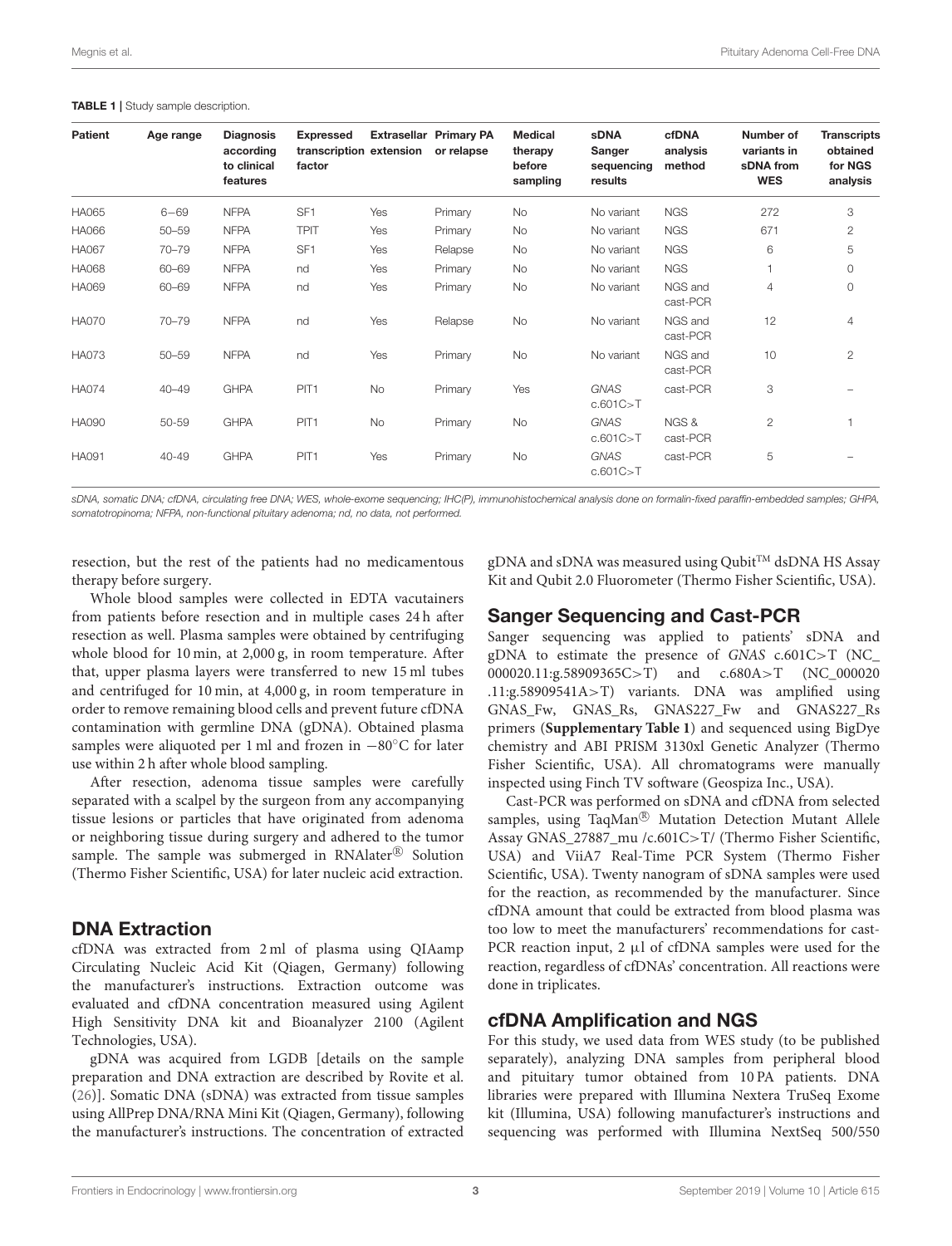High Output v2 kit (150 cycles) (Illumina, USA). Paired-end sequencing with read length 75 bp was carried out on Illumina NexSeq 500 sequencer (Illumina, USA). Illumina exome target manifest TruSeq Rapid Exome TargetedRegions v1.2 (Illumina, USA) was used to define exome regions and Illumina Basespace Enrichment App (v3.0.0) was used for data analysis. Variant analysis revealed a median of 10 somatic variants per tumor. All variants selected for this study were found in sDNA, but not in gDNA, as well as they were validated with Sanger sequencing (**[Supplementary Figure 2](#page-6-22)**). Only those somatic variants that were detected in sDNA of each individual patient were tested in their corresponding cfDNA. Insertions and deletions were not considered. Initially, we selected all validated variants with the exception for HA065 and HA066, where due to the high number of somatic variants three variants from each sample were selected. In addition, variant in GNAS and VPS13D genes that have been previously reported in relation to PA were included. This resulted in total of 24 variants. We were able to obtain good quality PCR fragments from cfDNA for 17 of these variants that were further used in the study.

Primers (**[Supplementary Table 1](#page-6-21)**) were designed according to the variant positions found in whole-exome NGS using Primer3plus (available at [http://www.bioinformatics.nl/cgi-bin/](http://www.bioinformatics.nl/cgi-bin/primer3plus/primer3plus.cgi) [primer3plus/primer3plus.cgi\)](http://www.bioinformatics.nl/cgi-bin/primer3plus/primer3plus.cgi). Primer sequences were checked for unique human genome binding with UCSC In-Silico PCR (available at [http://rohsdb.cmb.usc.edu/GBshape/cgi-bin/hgPcr\)](http://rohsdb.cmb.usc.edu/GBshape/cgi-bin/hgPcr). Amplicons were designed not to surpass the average length of cfDNA fragment (165 bp).

Amplification of cfDNA regions, containing studied variants, was done using HOT FIREPol® (Solis BioDyne, Estonia). PCR products were visualized in 1.2% agarose gel.

Due to different amplicon sizes (105, 111, and 119 bp), they were divided into three libraries for cfDNAs' NGS, which were prepared with Ion Plus Fragment Library Kit (Thermo Fisher Scientific, USA). Size selection and clean-up between library preparation in all stages, except during end repair, was performed with NucleoMag<sup>®</sup> NGS Clean-up and Size beads (Macherey-Nagel, Germany). Since NucleoMag<sup>®</sup> beads guaranteed size selection is between 150 and 800 bp, during end repair stage NucleoMag<sup>®</sup> beads were replaced with SephadexTM G-50 Fine (GE Healthcare, USA) in order to avoid excessive fragment loss as our fragments were between 105 and 136 bp long. After ligation of barcode and adapters, size selection was done with BluePippin Automated DNA Size Selection System (Sage Science, USA) to decrease the risk of contamination by adapter dimers. Quality and quantity of prepared libraries were verified with High Sensitivity DNA Reagents kit, High Sensitivity DNA Chips and Agilent 2100 Bioanalyzer (Agilent Technologies, USA). Preparation of template-positive ion PITM Ion Sphere<sup>TM</sup> Particles was done on Ion OneTouch<sup>TM</sup> 2 instrument and Ion  $PI^{TM}$  Hi-Q<sup>TM</sup> OT2 Solutions 200 kit (Thermo Fisher Scientific, USA). Prepared libraries were sequenced using Ion  $PI^{TM}$  Hi- $Q^{TM}$  Sequencing 200 Solution kit, Ion PITM Chip Kit V3 and Ion Proton System (Thermo Fisher Scientific, USA). 7 pMol of each library were used for sequencing, generating from 73,356 to 1,856,095 reads per library.

Sequences from Ion Proton system were exported in fastq format. Sequences were aligned to GRCh37—hg19 using BWA (v 0.7.17-r1188) [\(27\)](#page-7-1). Position statistics were calculated with Samtools (v 0.1.19) [\(28\)](#page-7-2). Alignments were reviewed with IGV (v 2.3.14) (Broad Institute, USA) [\(29\)](#page-7-3).

# RESULTS

## Sanger Sequencing and Cast-PCR

Both gDNA and sDNA obtained from 10 PA patients samples were analyzed for the presence of GNAS c.601C>T and c.680A>T somatic variants in tumor tissue by direct PCR amplification of corresponding DNA fragment and subsequent Sanger sequencing. The GNAS c.601C>T variant was present in three tumor samples while none of the gDNA samples contained this variant. None of the analyzed tumor tissue samples contained GNAS c.680A>T somatic variant.

After determining the presence of tumor-specific c.601C>T variant in tissue samples, we examined the ability of cast-PCR to detect this variant in the cfDNA obtained from the plasma of the corresponding patients. Amount of the cfDNA that we were able to extract from 2 ml blood plasma varied from 279.20 pg to 4.49 ng (13.96–224.40 pg/µl) (**[Supplementary Figure 1](#page-6-23)**). None of the samples met the manufacturer's requirements for cfDNA input amount for the cast-PCR (20 ng). Therefore, we used the maximum amount  $(2 \mu l)$  of cfDNA per reaction, regardless of its concentration. That constitutes a 44–716 times lower amount of input DNA compared to the recommended one. sDNA from variant-positive tissue samples were used as positive control while sDNA from variant-negative tissue samples and related cfDNAs were used as a negative control. As a result, we were able to obtain a positive signal only from positive controls  $(Ct = 28.21)$  $\pm$  0.90). No signal was obtained from neither negative controls nor cfDNA from GNAS c.601C>T positive samples, indicating that the portion of GNAS c.601C>T variant-containing ctDNA in total isolated cfDNA is too small to be detected with cast-PCR or cfDNA does not contain ctDNA of PA origin.

### NGS Based Analysis

For this study, we used WES data to identify cfDNA amplicon targets. A number of identified somatic variants per patient, in their sDNA but not gDNA, as well as the number of tumor variants selected for this study, are shown in **[Table 1](#page-2-0)**. Of the 24 somatic variants, 17 amplicons encompassing their location were obtained from cfDNA while amplification of seven cfDNA regions with somatic variants was not successful. All 17 obtained amplicons were successfully sequenced with NGS. 82.35% of NGS reads mapped to the target region with an average mapping quality 57.0. The obtained depth of coverage at the variant sites ranged from 444 X to 13,048 X (median 4,833 X).

In a result, eight out of 17 analyzed variants were convincingly detected in cfDNA amplicons. Results of the cfDNA sequencing can be divided into three categories with respect to the variant frequency in the reads (**[Table 2](#page-4-0)**). The first group includes five variants in genes VPS13D, LDLRAD2, SPEN, GPATCH4, and G6PC2 that were detected between 40 and 60% of the total reads obtained from corresponding amplicons. Interestingly, all these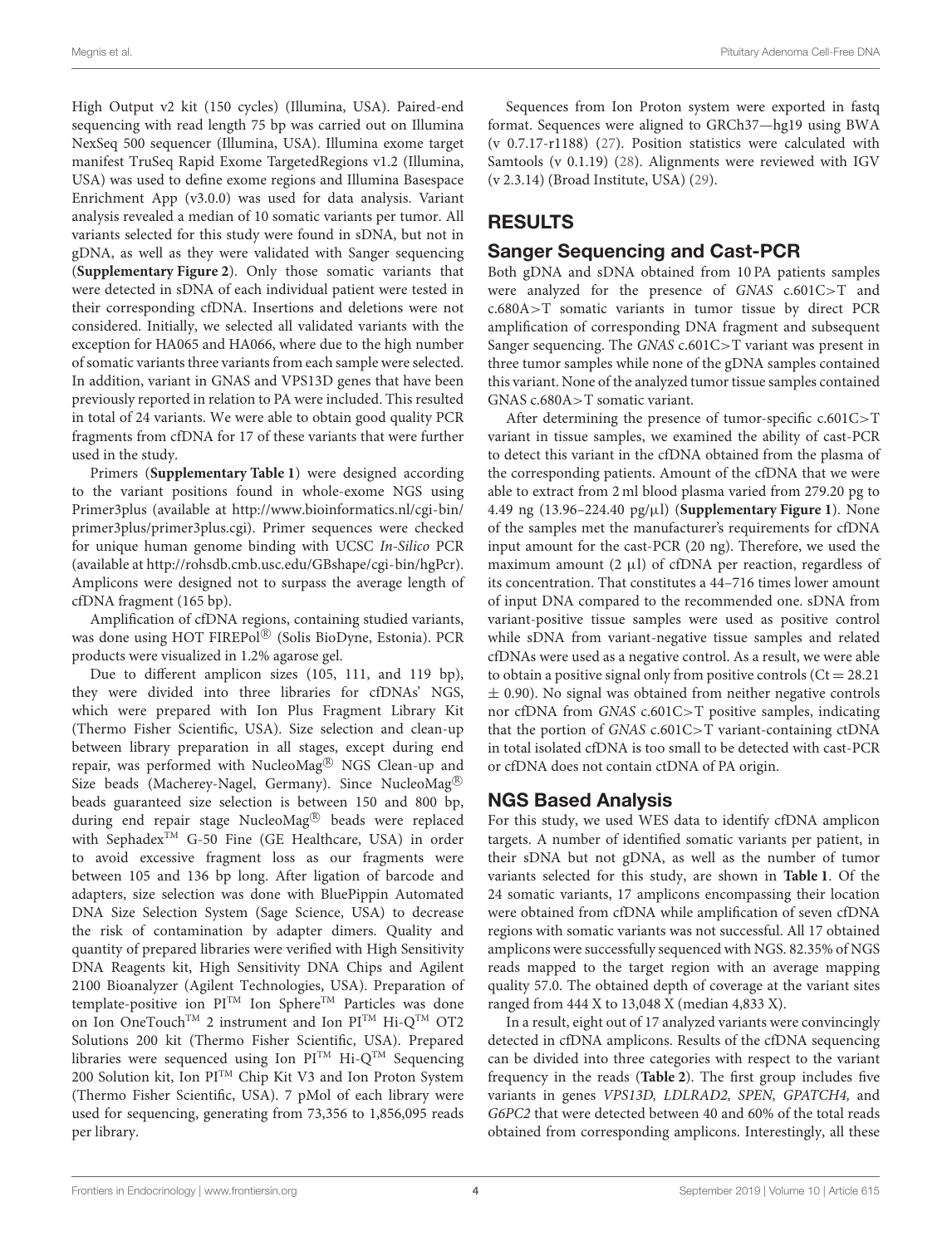#### <span id="page-4-0"></span>TABLE 2 | Summary of NGS results.

| <b>Patient ID</b> | Gene                    | <b>Position of variant</b> | Wt/alt allele | <b>Total coverage</b>                                                  | Coverage   |                |              |                |  |
|-------------------|-------------------------|----------------------------|---------------|------------------------------------------------------------------------|------------|----------------|--------------|----------------|--|
|                   |                         |                            |               |                                                                        | Α          | C              | G            | T.             |  |
|                   |                         |                            |               | Alternative allele content between 40.00 and 60.00% of the total reads |            |                |              |                |  |
| <b>HA065</b>      | VPS13D                  | chr1:12368563              | C/T           | 10,585                                                                 | 6          | 5,420          | 11           | 5,148 (48.63%) |  |
|                   | LDLRAD2                 | chr1:22150575              | C/T           | 7,641                                                                  | 3          | 4,033          | 8            | 3,597 (47.07%) |  |
|                   | <b>SPEN</b>             | chr1:16256795              | A/G           | 444                                                                    | 225        | 0              | 218 (49.10%) |                |  |
| <b>HA066</b>      | GPATCH4                 | chr1:156565233             |               | 8,726                                                                  | 9          | 3,611          |              | 5,105 (58.50%) |  |
|                   | G6PC2<br>chr2:169764546 |                            | C/G           | 1,567                                                                  | 0          | 869            | 697 (44.48%) |                |  |
|                   |                         |                            |               | Alternative allele content between 0.50 and 5.00% of the total reads   |            |                |              |                |  |
| <b>HA073</b>      | <b>MPRIP</b>            | chr17:17068722             | C/T           | 3,066                                                                  | $\circ$    | 2,949          | 5            | 112 (3.65%)    |  |
| <b>HA070</b>      | RYR1                    | chr19:38964226             | G/A           | 882                                                                    | 20 (2.27%) | $\circ$        | 862          | 0              |  |
| <b>HA090</b>      | <b>GNAS</b>             | chr 20:58909365            | C/T           | 1,744,103                                                              | 76         | 1,730,527      | 118          | 13,382 (0.77%) |  |
|                   |                         |                            |               | No alternative allele or at the same frequency as technological errors |            |                |              |                |  |
| <b>HA067</b>      | <b>CLCNKA</b>           | chr1:16358671              | C/G           | 1,666                                                                  | $\Omega$   | 1,664          | 0            | 2              |  |
|                   | SMARCAD1                | chr4:95174031              | A/G           | 8,968                                                                  | 8,958      | $\overline{c}$ | 8            | 0              |  |
|                   | PDE3A                   | chr12:20774260             | G/A           | 13,014                                                                 | 5          |                | 13,008       | 0              |  |
|                   | <b>MTFMT</b>            | chr15:65316064             | AT            | 5,964                                                                  | 5,950      | $\circ$        | 13           | 1              |  |
|                   | PRPF8                   | chr17:1563731              | A/G           | 8,239                                                                  | 8,227      | $\circ$        | 12           | 0              |  |
| <b>HA070</b>      | CCDC138                 | chr2:109473249             | G/A           | 4,833                                                                  | 4          | $\circ$        | 4,829        | $\Omega$       |  |
|                   | FXR1                    | chr3:180633413             | T/A           | 3,117                                                                  | 1          | 6              | $\mathbf{1}$ | 3,109          |  |
|                   | CLEC1B                  | chr12:10149329             | G/A           | 2,560                                                                  | 0          | $\circ$        | 2,559        |                |  |
| <b>HA073</b>      | ATF4                    | chr22:39918305             | C/A           | 1.336                                                                  | 0          | 0              | 1.336        | $\circ$        |  |

wt, wild-type allele; alt, alternative allele. Bold indicates coverage of alternative alleles, italic indicates coverage of wild-type alleles.

five variants were identified in two individuals that also harbored the highest number of total somatic variants (272 and 671) in tumor tissue as identified by WES. The second group includes three variants from three individuals in genes—MPRIP and RYR (frequencies of 3.65 and 2.27%, respectively) who were identified in sDNA, but not in gDNA in previously mentioned WES study, and GNAS (0.77% frequency) who were identified in sDNA, but not in gDNA in Sanger sequencing, mentioned in section Sanger sequencing and cast-PCR (**[Supplementary Figure 2](#page-6-22)**). The third group includes identified somatic variants in genes CLEC1B, ATF4, CLCNKA, SMARCAD1, PDE3A, MTFMT, CCDC138, FXR1, and PRPF8 that were either not detected in any of the NGS reads or detected in a small fraction of reads, ranging from 0.02to 0.15%. It should be noted that the substitution of the different nucleotides can be found across all positions examined or any other position of the alignment that corresponds to the rate of the technical error of the used sequencing platform which at this study were 0.22%.

# **DISCUSSION**

During recent years, liquid biopsies and cfDNA has been studied in relation to different tumors and other diseases [\(30,](#page-7-4) [31\)](#page-7-5). Despite the theoretically high prevalence of PAs and the broad effect on the organism caused by these tumors [\(32,](#page-7-6) [33\)](#page-7-7), there are no studies that would examine the usability of ctDNA in PA diagnostics and prognostics. In our knowledge, this is the first study that attempts to detect ctDNA of PA origin in the patient's bloodstream.

cfDNA has been mostly studied as a prognostic tumor marker in malignant tumor types. It is widely reported that cfDNA amount in patients' bloodstream is significantly higher in cancer patients than a healthy subject, with higher amounts indicated in latter tumor stages compared to early [\(34](#page-7-8)[–36\)](#page-7-9). In other studies, researchers have applied WES to cfDNA and matching tumor samples, and they had found that cfDNA represents the genomic characteristics of a tumor [\(37,](#page-7-10) [38\)](#page-7-11). In benign tumors, ctDNA detection has proven to be more challenging as in some cases this has been successful [\(14](#page-6-12)[–16\)](#page-6-13), but in others not [\(17–](#page-6-14)[19\)](#page-6-15).

Apoptosis, necrosis and possibly active secretion have been thought to be the main mechanisms of cfDNA release in the blood [\(39\)](#page-7-12). However, a recent study has highlighted a stronger correlation of ctDNA detection with cellular proliferation than with cell death [\(40\)](#page-7-13). It can be further theoreticized, that in the case of fast-growing cancers, rapid cell proliferation could result in relatively higher amounts of ctDNA released in the blood, which can be further isolated and analyzed. However, since the benign tumors generally have slower growth and consequently the proliferation rate, ctDNA could be released in lower amounts, resulting in a lower concentration in blood. For this reason, in case of the benign tumors, ctDNA could be much harder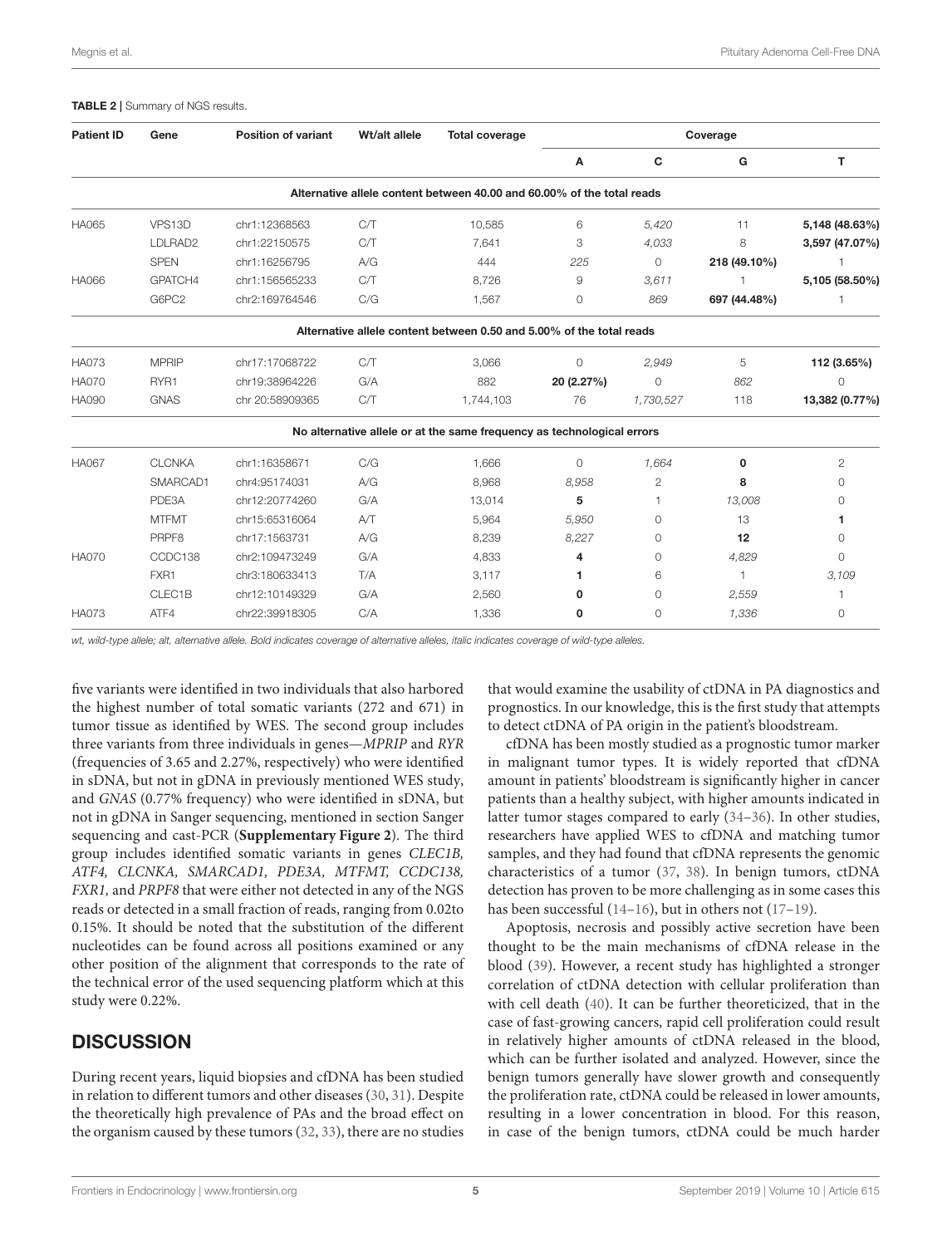to detect and analyse. On the other hand, many pituitary cells being secretory by nature may contribute to the appearance of cfDNA from these cells into plasma. So far, several attempts have been published to analyse variants in ctDNA from benign tumors of different origin. Lupo et al. measured ctDNA yield in blood plasma from patients with thyroid nodules and analyzed variant content, using commercial assay and NGS. Although they managed to detect ctDNA in two patients, authors concluded that neither cfDNA measurements nor ctDNA variants detection were sensitive or specific enough to be used in clinical practice instead of analysis of tissue biopsy [\(19\)](#page-6-15).

In our first attempt to analyse ctDNA from PAs, we have chosen well-known recurring somatic variant (c.601C>T) in the GNAS gene and succeeded to identify three tumors from PA patients with this variant. We used cast-PCR and allele-specific TaqMan assay to detect this variant in the cfDNA obtained from the plasma of the corresponding patients. Although cast-PCR is reported to have 0.10–1.00% variant detection limit in cfDNA [\(21\)](#page-6-17), we were not able to find the presence of c.601C>T variant in any of these samples. Cast-PCR sensitivity can be affected by the fact, that amount of cfDNA input that we used was lower than manufacturer's recommended, due to a limited amount of cfDNA that we were able to extract from blood plasma. It is, of course, plausible that the amount of ctDNA that comes from PA in the bloodstream could be too low to be detected with this method because PAs are generally slow-growing benign tumors.

The method described above, however, has significant limitations. First, only patients with specific GNAS variant are investigated. Secondly, also the number of genomic sites per tumor/patient is limited to one. We, therefore, used NGS based sequencing of amplicons from WES determined genomic regions to estimate and quantify the possible presence of ctDNA in eight patients. This approach requires the prior knowledge of patient specific somatic variants found in tumor tissue. In our case, we selected variants identified in WES and Sanger sequencing study analyzing gDNA obtained from peripheral blood cells and sDNA from a pituitary tumor obtained from the same PA patients. In total 17 somatic variants, that were found in sDNA, but not in gDNA, were analyzed in six patients from corresponding cfDNA amplicons. From all analyzed variants the GNAS gene variant has been reported in several other studies, as mentioned above [\(7,](#page-6-5) [23–](#page-6-19)[25\)](#page-6-20). Notably, two genes VPS13D and RYR1 have also been reported to contain somatic variants in GH secreting PA tissue [\(41\)](#page-7-14), but the localization of the variants was different than we found in our study. Further investigation is needed to explore the potential functional role of these genes in PA development.

In three patients majority of somatic variants were not detectable at the convincing level and only three variants were detected between 0.5 and 5.0% of the total reads that in general corresponds to the levels of a tumor-specific DNA found in the cfDNA shown in the studies exploring different cancers. One of these variants was c.601C>T that could not be identified with cast-PCR and allele-specific TaqMan assay. From these results, we conclude that the concentration of ctDNA in case of PAs are at the boundary of detection with semiconductor sequencing technologies and below the boundary for detection with cast-PCR and TaqMan technologies. Although the results of this study indicate successful detection of the variants in plasma-derived cfDNA in some cases, the read count obtained from the sequencing is on the borderline of sensitivity and cannot be used for tumor variant monitoring in a clinical setting with the presented technology. Potentially, other molecular techniques, for example, digital droplet PCR could be further studied to develop more sensitive monitoring methods.

The results obtained from two patients included in the study are unexpected. First of all, tumors from these patients are characterized with a higher number of somatic variants (272 and 671) than usually observed in benign PAs, but no clinical manifestations indicating increased aggressiveness or recurrent pathological tumors were identified in these patients. All five variants from these patients that we were able to detect had between 40 and 60% of the total reads that is unusually high for a ctDNA. One can hypothesize that high amount of genetic changes in these tumors could contribute to mechanisms that are related with ctDNA release into the bloodstream or these variants could be present in other tissues in patients bodies with high activity of mechanisms that promote cfDNA release.

In summary, for the first time, we demonstrate the possibility to detect somatic variants of PA in cfDNA isolated from patients' blood plasma. Beside others, we were able to detect variant in the GNAS gene, whose impact on PA has been widely described in the literature. Whether the source of variant detected in cfDNA is PA should be further tested.

# DATA AVAILABILITY

Circulating free DNA amplicon sequencing data can be found in public repository under the following links: [http://www.ncbi.](http://www.ncbi.nlm.nih.gov/bioproject/546469) [nlm.nih.gov/bioproject/546469;](http://www.ncbi.nlm.nih.gov/bioproject/546469) [https://www.ncbi.nlm.nih.gov/](https://www.ncbi.nlm.nih.gov/biosample/11959605) [biosample/11959605;](https://www.ncbi.nlm.nih.gov/biosample/11959605) [https://www.ncbi.nlm.nih.gov/biosample/](https://www.ncbi.nlm.nih.gov/biosample/11959606) [11959606;](https://www.ncbi.nlm.nih.gov/biosample/11959606) [https://www.ncbi.nlm.nih.gov/biosample/11959607.](https://www.ncbi.nlm.nih.gov/biosample/11959607)

# ETHICS STATEMENT

The studies involving human participants were reviewed and approved by Central Medical Ethics Committee of Latvia (protocol No. 22.03.07/A7 and 01.29.1/28). The patients/participants provided their written informed consent to participate in this study.

# AUTHOR CONTRIBUTIONS

KM participated in study design and organization of experiments and performed manuscript writing. RP participated in study design and data analysis. VR, IK, and VP participated in study design and manuscript editing. PL performed DNA isolation, Sanger sequencing, and cast-PCR. HN performed DNA isolation, amplification and next-generation sequencing. IB performed patient enrolment in the study. OC performed clinical data obtainment and description. AB and JN performed tumor tissue immunohistochemical characterization. JS performed tumor resection and tumor material obtainment.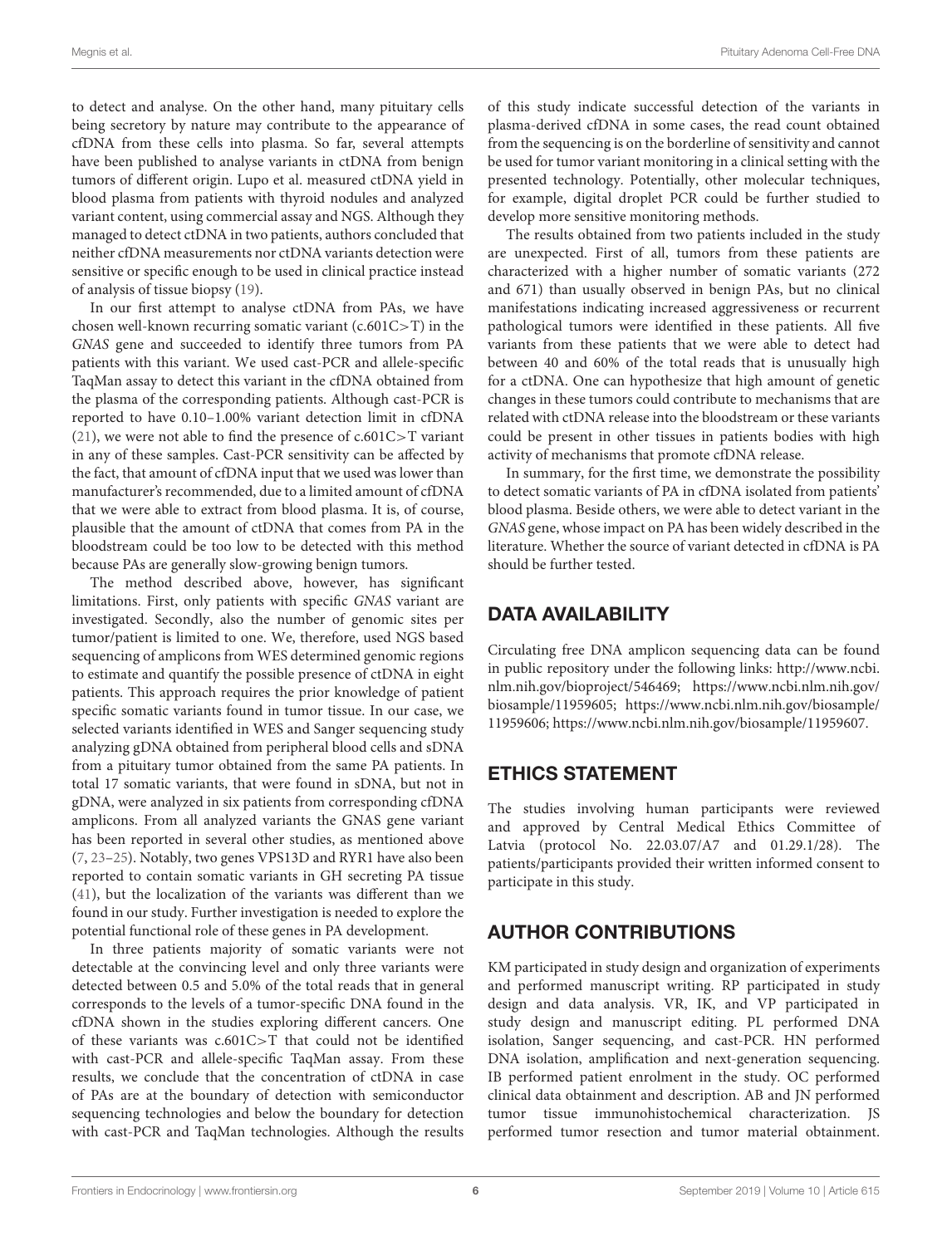JK was the project leader, performed study design, and manuscript editing.

### FUNDING

This research was supported by the European Regional Development Fund (ERDF), Measure 1.1.1.1 Industry-Driven Research project Molecular markers of pituitary tumor development, progression and therapy response (Project No. 1.1.1.1/16/A/066, 2017), and Roche Academy project Immunohistochemical analysis of pituitary adenoma tissue.

### ACKNOWLEDGMENTS

The authors acknowledge the Latvian Biomedical Research and Study Center and the Genome Database of the Latvian Population for providing infrastructure, biological material, and data.

### **REFERENCES**

- <span id="page-6-0"></span>1. Fernandez A, Karavitaki N, Wass JAH. Prevalence of pituitary adenomas: a community-based, cross-sectional study in Banbury (Oxfordshire, UK). Clin Endocrinol. (2010) 72:377–82. doi: [10.1111/j.1365-2265.2009.03667.x](https://doi.org/10.1111/j.1365-2265.2009.03667.x)
- <span id="page-6-1"></span>2. Tjörnstrand A, Gunnarsson K, Evert M, Holmberg E, Ragnarsson O, Rosén T, et al. The incidence rate of pituitary adenomas in western Sweden for the period 2001-2011. Eur J Endocrinol. (2014) 171:519–26. doi: [10.1530/EJE-14-0144](https://doi.org/10.1530/EJE-14-0144)
- <span id="page-6-2"></span>3. Agustsson TT, Baldvinsdottir T, Jonasson JG, Olafsdottir E, Steinthorsdottir V, Sigurdsson G, et al. The epidemiology of pituitary adenomas in Iceland, 1955-2012: a nationwide population-based study. Eur J Endocrinol. (2015) 173:655–64. doi: [10.1530/EJE-15-0189](https://doi.org/10.1530/EJE-15-0189)
- <span id="page-6-3"></span>4. Ezzat S, Asa SL, Couldwell WT, Barr CE, Dodge WE, Vance ML, et al. The prevalence of pituitary adenomas. Cancer. (2004) 101:613–9. doi: [10.1002/cncr.20412](https://doi.org/10.1002/cncr.20412)
- <span id="page-6-4"></span>5. Caimari F, Korbonits M. Novel genetic causes of pituitary adenomas. Clin Cancer Res. (2016) 22:5030–42. doi: [10.1158/1078-0432.CCR-16-0452](https://doi.org/10.1158/1078-0432.CCR-16-0452)
- 6. Newey PJ, Nesbit MA, Rimmer AJ, Head RA, Gorvin CM, Attar M, et al. Whole-exome sequencing studies of nonfunctioning pituitary adenomas. J Clin Endocrinol Metab. (2013) 98:E796–800. doi: [10.1210/jc.2012-4028](https://doi.org/10.1210/jc.2012-4028)
- <span id="page-6-5"></span>7. Ronchi CL, Peverelli E, Herterich S, Weigand I, Mantovani G, Schwarzmayr T, et al. Landscape of somatic mutations in sporadic GH-secreting pituitary adenomas. Eur J Endocrinol. (2016) 174:363–72. doi: [10.1530/EJE-15-1064](https://doi.org/10.1530/EJE-15-1064)
- <span id="page-6-6"></span>8. Song Z-J, Reitman ZJ, Ma Z-Y, Chen J-H, Zhang Q-L, Shou X-F, et al. The genome-wide mutational landscape of pituitary adenomas. Cell Res. (2016) 26:1255–9. doi: [10.1038/cr.2016.114](https://doi.org/10.1038/cr.2016.114)
- <span id="page-6-7"></span>9. Leung F, Kulasingam V, Diamandis EP, Hoon DSB, Kinzler K, Pantel K, et al. Circulating tumor DNA as a cancer biomarker: fact or fiction? Clin Chem. (2016) 62:1054–60. doi: [10.1373/clinchem.2016.260331](https://doi.org/10.1373/clinchem.2016.260331)
- <span id="page-6-8"></span>10. Allin DM, Shaikh R, Carter P, Thway K, Sharabiani MTA, Gonzales-de-Castro D, et al. Circulating tumour DNA is a potential biomarker for disease progression and response to targeted therapy in advanced thyroid cancer. Eur J Cancer. (2018) 103:165–75. doi: [10.1016/j.ejca.2018.08.013](https://doi.org/10.1016/j.ejca.2018.08.013)
- <span id="page-6-9"></span>11. Takeshita T, Yamamoto Y, Yamamoto-Ibusuki M, Tomiguchi M, Sueta A, Murakami K, et al. Analysis of ESR1 and PIK3CA mutations in plasma cell-free DNA from ER-positive breast cancer patients. Oncotarget. (2017) 8:52142–55. doi: [10.18632/oncotarget.18479](https://doi.org/10.18632/oncotarget.18479)
- <span id="page-6-10"></span>12. Hirsch FR, Varella-Garcia M, Bunn PA, Franklin WA, Dziadziuszko R, Thatcher N, et al. Molecular predictors of outcome with gefitinib in a phase III placebo-controlled study in advanced non-small-cell lung cancer. J Clin Oncol. (2006) 24:5034–42. doi: [10.1200/JCO.2006.06.3958](https://doi.org/10.1200/JCO.2006.06.3958)
- <span id="page-6-11"></span>13. Reinert T, Schøler L V., Thomsen R, Tobiasen H, Vang S, Nordentoft I, et al. Analysis of circulating tumour DNA to monitor disease

# SUPPLEMENTARY MATERIAL

The Supplementary Material for this article can be found [online at: https://www.frontiersin.org/articles/10.3389/fendo.](https://www.frontiersin.org/articles/10.3389/fendo.2019.00615/full#supplementary-material) 2019.00615/full#supplementary-material

<span id="page-6-23"></span>Supplementary Figure 1 | Size and concentration of two representative cfDNA samples that have been extracted from 2 ml of PA patients' blood plasma and eluted in 20 µl. Measurement was done using Agilent High Sensitivity DNA kit and Bioanalyzer 2100 (Agilent Technologies, USA). (1) indicates cfDNA sample, (2) indicates High Sensitivity DNA ladder lower marker, (4) indicates High Sensitivity DNA ladder upper marker. In both samples, cfDNA size was around 170 bp, but concentration warried from 13.96 to 224.40 pg/µl.

<span id="page-6-22"></span>Supplementary Figure 2 | Validation of LDLRAD2, SPEN, VPS13D, G6PC2, GPATCH4, CLCNKA, MTFMT, PDE3A, PRPF8, SMARCAD1, CCDC138, CLEC1B, FXR1, RYR1, ATF4, MPRIP gene variants with Sanger sequencing in pituitary adenoma somatic (PA) DNA and patients germline DNA from samples HA065, HA066, HA067, HA070, HA073, and HA090.

<span id="page-6-21"></span>Supplementary Table 1 | Used primers (Metabion international AG, Germany).

burden following colorectal cancer surgery. Gut. (2016) 65:625–34. doi: [10.1136/gutjnl-2014-308859](https://doi.org/10.1136/gutjnl-2014-308859)

- <span id="page-6-12"></span>14. Cangiano D, Ceolotto G, Caroccia B, Citton M, Seccia TH, Rossi GP. Detection of free-circulating dna in patients with aldosterone producing adenoma. J Hypertens. (2015) 33:e111–2. doi: [10.1097/01.hjh.0000467652.92919.31](https://doi.org/10.1097/01.hjh.0000467652.92919.31)
- 15. Mead R, Duku M, Bhandari P, Cree IA. Circulating tumour markers can define patients with normal colons, benign polyps, and cancers. Br J Cancer. (2011) 105:239–45. doi: [10.1038/bjc.2011.230](https://doi.org/10.1038/bjc.2011.230)
- <span id="page-6-13"></span>16. Kopreski MS, Benko FA, Borys DJ, Khan A, McGarrity TJ, Gocke CD. Somatic mutation screening: identification of individuals harboring K-ras mutations with the use of plasma DNA. J Natl Cancer Inst. (2000) 92:918–23. doi: [10.1093/jnci/92.11.918](https://doi.org/10.1093/jnci/92.11.918)
- <span id="page-6-14"></span>17. Perrone F, Lampis A, Bertan C, Verderio P, Ciniselli CM, Pizzamiglio S, et al. Circulating free DNA in a screening program for early colorectal cancer detection. Tumori. (2014) 100:115–21. doi: [10.1177/030089161410000201](https://doi.org/10.1177/030089161410000201)
- 18. Galanopoulos M, Papanikolaou IS, Zografos E, Viazis N, Papatheodoridis G, Karamanolis D, et al. Comparative study of mutations in single nucleotide polymorphism loci of KRAS and BRAF genes in patients who underwent screening colonoscopy, with and without premalignant intestinal polyps. Anticancer Res. (2017) 37:651–7. doi: [10.21873/anticanres.11360](https://doi.org/10.21873/anticanres.11360)
- <span id="page-6-15"></span>19. Lupo M, Guttler R, Geck Z, Tonozzi TR, Kammesheidt A, Braunstein GD. Is measurement of circulating tumor dna of diagnostic use in patients with thyroid nodules? Endocr Pract. (2018) 24:453–9. doi: [10.4158/EP-2017-0213](https://doi.org/10.4158/EP-2017-0213)
- <span id="page-6-16"></span>20. Garcia J, Forestier J, Dusserre E, Wozny A-S, Geiguer F, Merle P, et al. Crossplatform comparison for the detection of RAS mutations in cfDNA (ddPCR Biorad detection assay, BEAMing assay, and NGS strategy). Oncotarget. (2018) 9:21122–31. doi: [10.18632/oncotarget.24950](https://doi.org/10.18632/oncotarget.24950)
- <span id="page-6-17"></span>21. Han X, Wang J, Sun Y. Circulating tumor DNA as biomarkers for cancer detection. Genomics Proteomics Bioinforma. (2017) 15:59–72. doi: [10.1016/j.gpb.2016.12.004](https://doi.org/10.1016/j.gpb.2016.12.004)
- <span id="page-6-18"></span>22. Plagnol V, Woodhouse S, Howarth K, Lensing S, Smith M, Epstein M, et al. Analytical validation of a next generation sequencing liquid biopsy assay for high sensitivity broad molecular profiling. PLoS ONE. (2018) 13:e0193802. doi: [10.1371/journal.pone.0193802](https://doi.org/10.1371/journal.pone.0193802)
- <span id="page-6-19"></span>23. Landis CA, Harsh G, Lyons J, Davis RL, McCormick F, Bourne HR. Clinical characteristics of acromegalic patients whose pituitary tumors contain mutant Gs protein. J Clin Endocrinol Metab. (1990) 71:1416–20. doi: [10.1210/jcem-71-6-1416](https://doi.org/10.1210/jcem-71-6-1416)
- 24. Hayward BE, Barlier A, Korbonits M, Grossman AB, Jacquet P, Enjalbert A, et al. Imprinting of the G(s)alpha gene GNAS1 in the pathogenesis of acromegaly. J Clin Invest. (2001) 107:R31–6. doi: [10.1172/JCI11887](https://doi.org/10.1172/JCI11887)
- <span id="page-6-20"></span>25. Efstathiadou ZA, Bargiota A, Chrisoulidou A, Kanakis G, Papanastasiou L, Theodoropoulou A, et al. Impact of gsp mutations in somatotroph pituitary